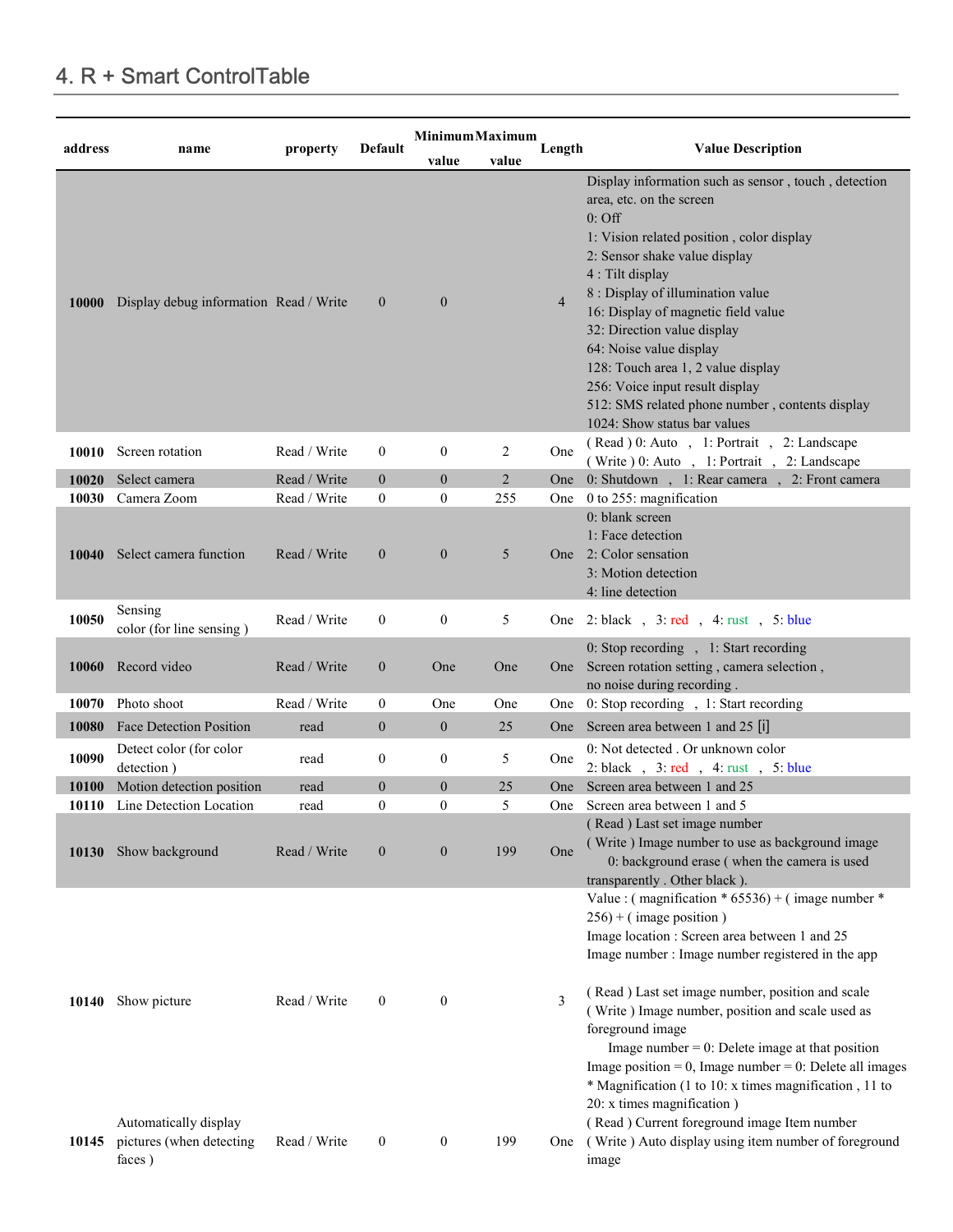| 10150 | Show shape                     | Read / Write | $\overline{0}$   | $\mathbf{0}$     |     | $\overline{4}$ | Value: (Shape Color * $16777216$ ) + (Shape Size *<br>65536)<br>+ (Figure position $*$ 256) + (figure number)<br>Shape color:<br>0: unknown<br>1: White, 2: Black, 3: Red, 4: Green, 5: Blue<br>6: yellow, 7: pale gray, 8: gray, 9: dark gray<br>Shape size : a value between 0 and 255<br>Shape Location: Screen area between 1 and 25<br>Shape number:<br>0: Delete shape<br>1: circle, 2: square, 3: triangle<br>(Read) Information of the last figure set<br>(Write) Information on the shape to be displayed on the<br>screen<br>Shape position = 0, Shape number = 0: Delete all<br>shapes |
|-------|--------------------------------|--------------|------------------|------------------|-----|----------------|---------------------------------------------------------------------------------------------------------------------------------------------------------------------------------------------------------------------------------------------------------------------------------------------------------------------------------------------------------------------------------------------------------------------------------------------------------------------------------------------------------------------------------------------------------------------------------------------------|
| 10160 | Character display              | Read / Write | $\mathbf{0}$     | $\bf{0}$         |     | 4              | Value : Only the figure number is changed to a character<br>number and is the same as the figure<br>Character number: The number of<br>the character registered in the app<br>Character number 200: Save the contents when receiving<br>an SMS or message                                                                                                                                                                                                                                                                                                                                         |
| 10170 | Number display                 | Read / Write | $\mathbf{0}$     | $\mathbf{0}$     |     | 4              | Value : Only the figure number changes to a number and<br>is the same as the figure<br>Number:<br>0 to 255: Displays the corresponding number<br>(Read) Information of the last set number<br>(Write) Information to be displayed on the screen<br>Numeric size $= 0$ : Delete the number at that<br>location<br>Numeric position = 0, Numeric size = 0: Delete<br>all numbers                                                                                                                                                                                                                    |
|       | 10180 Audio output (TTS)       | Read / Write | $\boldsymbol{0}$ | $\boldsymbol{0}$ | 200 | One            | (Read) 0: No operation, $1 \sim 200$ : TTS<br>Character number being converted<br>(Write) 0: Stop conversion . 1 to 200: TTS<br>Character number to convert                                                                                                                                                                                                                                                                                                                                                                                                                                       |
| 10190 | Playing musical<br>instruments | Read / Write | $\mathbf{0}$     | $\boldsymbol{0}$ |     | 4              | Value: (instrument type $*$ 65536) + (octave $*$ 256) +<br>(scale)<br>Instrument Type : See the instrument type of your app (1)<br>to $128$ )<br>Octave: Octave value between 0 and 10<br>Scale : 1 to 12 scale values between ('also' increased<br>from one semitone)                                                                                                                                                                                                                                                                                                                            |
| 10200 | Audio playback 1               | Read / Write | $\mathbf{0}$     | $\boldsymbol{0}$ | 199 | One            | (Read) Audio number being played<br>(Write ) 0: Stop playback . 1 to 199: Audio number to<br>play                                                                                                                                                                                                                                                                                                                                                                                                                                                                                                 |
| 10380 | Audio playback 2               | Read / Write | $\mathbf{0}$     | $\boldsymbol{0}$ | 199 | One            | (Read) Audio number being played<br>(Write ) 0: Stop playback . 1 to 199: Audio number to<br>play                                                                                                                                                                                                                                                                                                                                                                                                                                                                                                 |
| 10210 | Play video                     | Read / Write | $\boldsymbol{0}$ | $\boldsymbol{0}$ | 199 | One            | (Read) Video number being played<br>(Write ) 0: Stop playback . 1 to 199: Video number to<br>play                                                                                                                                                                                                                                                                                                                                                                                                                                                                                                 |
| 10410 | Video suspension               | Read / Write | $\boldsymbol{0}$ | $\mathbf{0}$     | One | One            | (Read) 0: Playing, 1: Stopping<br>(Write ) 0: Play, 1: Stop                                                                                                                                                                                                                                                                                                                                                                                                                                                                                                                                       |
| 10220 | Speech recognition             | Read / Write | $\mathbf{0}$     | $\boldsymbol{0}$ | One | One            | (Read) 0: Do not operate . 1: Active<br>(Write ) 0: Stop operation . 1: Start operation                                                                                                                                                                                                                                                                                                                                                                                                                                                                                                           |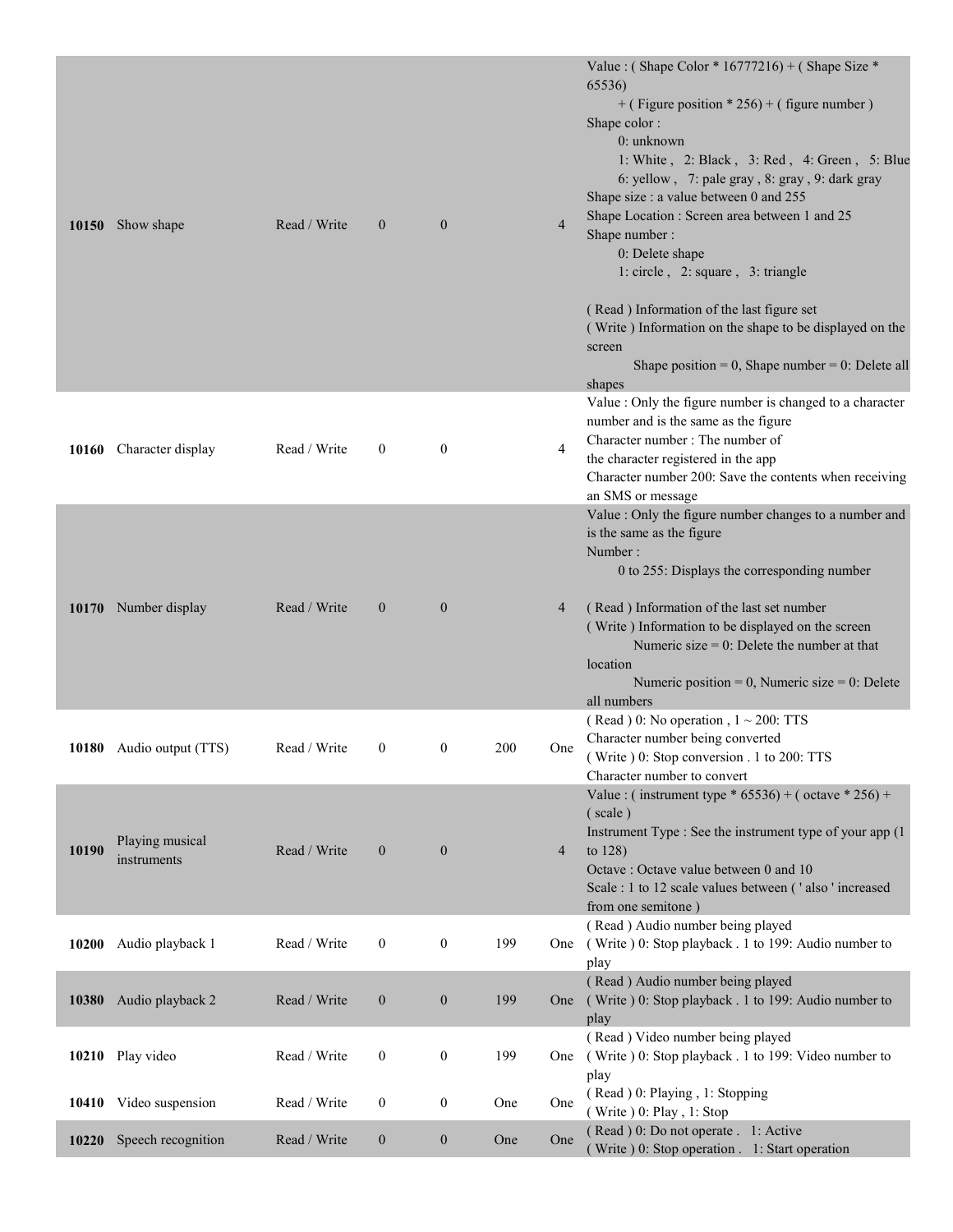|             | 10230 Speech recognition result Read / Write |              | $\boldsymbol{0}$ | $\mathbf{0}$     | 199   | One            | (Read) Voice recognition result Number of recognized<br>characters<br>(Write) value initialization |
|-------------|----------------------------------------------|--------------|------------------|------------------|-------|----------------|----------------------------------------------------------------------------------------------------|
|             | 10240 volume                                 | Read / Write | $\boldsymbol{0}$ | $\mathbf{0}$     | 255   |                | One Volume Size                                                                                    |
| 10250 wave  |                                              | read         | $\boldsymbol{0}$ | $\boldsymbol{0}$ | 255   | One            | The strength of smartphone shaking                                                                 |
| 10260       | Tilt (left)                                  | read         | $\boldsymbol{0}$ | $\mathbf{0}$     | 90    |                | One $0$ to 90                                                                                      |
| 10261       | Tilt (right)                                 | read         | $\boldsymbol{0}$ | $\mathbf{0}$     | 90    |                | One 0 to 90                                                                                        |
| 10262       | Tilt (top)                                   | read         | $\boldsymbol{0}$ | $\overline{0}$   | 90    |                | One $0$ to 90                                                                                      |
| 10263       | Tilt (bottom)                                | read         | $\boldsymbol{0}$ | $\boldsymbol{0}$ | 90    |                | One $0$ to 90                                                                                      |
| 10270       | Illuminance                                  | read         | $\mathbf{0}$     | $\mathbf{0}$     | 65535 | 2              | Illuminance sensor value                                                                           |
| 10280       | magnetic field                               | read         | $\boldsymbol{0}$ | $\boldsymbol{0}$ | 65535 | 2              | Magnetic field sensor value                                                                        |
|             | 10290 Direction (angle value)                | read         | $\boldsymbol{0}$ | $\mathbf{0}$     | 359   | $\overline{2}$ | 0: North, 90: East, 180: South, 270: West                                                          |
|             |                                              |              |                  |                  |       |                | Angles from 0 to 359 degrees                                                                       |
| 10300       | Noise (dB)                                   | read         | $\boldsymbol{0}$ | $\boldsymbol{0}$ | 255   |                | One I read the degree of noise in db.                                                              |
| 10310       | Touch location 1                             | read         | $\boldsymbol{0}$ | $\boldsymbol{0}$ | 25    |                | One Screen area between 1 and 25                                                                   |
| 10400       | Touch location 2                             | read         | $\boldsymbol{0}$ | $\mathbf{0}$     | 25    |                | One Screen area between 1 and 25                                                                   |
|             | SMS phone number                             | Read / Write | $\boldsymbol{0}$ |                  | 200   |                | (Read) 0: SMS not received                                                                         |
|             |                                              |              |                  |                  |       |                | $1 \sim 199$ : Registration number of the phone                                                    |
| 10320       |                                              |              |                  | $\mathbf{0}$     |       | One            | number from which the SMS was sent                                                                 |
|             |                                              |              |                  |                  |       |                | 200: The phone number from which the SMS is                                                        |
|             |                                              |              |                  |                  |       |                | sent is the unregistered number                                                                    |
|             |                                              |              |                  |                  |       |                | (Write) value initialization                                                                       |
| 10321       | <b>SMS</b> contents                          | Read / Write | $\mathbf{0}$     | $\mathbf{0}$     | 200   |                | (Read) 0: SMS not received                                                                         |
|             |                                              |              |                  |                  |       |                | 1 to 199: SMS The registration number of the                                                       |
|             |                                              |              |                  |                  |       |                | One received text                                                                                  |
|             |                                              |              |                  |                  |       |                | 200: SMS received but unregistered text                                                            |
|             |                                              |              |                  |                  |       |                | (Write) value initialization                                                                       |
|             | 10303 Notification bar event                 | Read / Write | $\boldsymbol{0}$ | $\overline{0}$   | 200   |                | (Read) 0: No notification bar such as CATTOK                                                       |
|             |                                              |              |                  |                  |       |                | 1 to 199: Notification bar Registration number of                                                  |
|             |                                              |              |                  |                  |       |                | One received text                                                                                  |
|             |                                              |              |                  |                  |       |                | 200: Notification received but unregistered text                                                   |
|             |                                              |              |                  |                  |       |                | (Write) value initialization                                                                       |
| 10340 timer |                                              | Read / Write | $\mathbf{0}$     | $\mathbf{0}$     | 65535 | 2              | (Read) Returns the remaining time                                                                  |
|             |                                              |              |                  |                  |       |                | (Write) Timer value in seconds (up to 18 hours)                                                    |
|             |                                              |              |                  |                  |       |                | (Read) 0: No vibration operation, 1: Vibration                                                     |
|             | 10350 Vibration time                         | Read / Write | $\boldsymbol{0}$ | $\boldsymbol{0}$ | 255   |                | One operation                                                                                      |
|             |                                              |              |                  |                  |       |                | (Writing) Time to vibrate (in 1/100 second)                                                        |
| 10360 flash |                                              | Read / Write | $\boldsymbol{0}$ | $\mathbf{0}$     | One   | One            | 0: Flash off, 1: Flash on                                                                          |
|             | 10370 Launch your app                        | Read / Write | $\boldsymbol{0}$ | $\boldsymbol{0}$ | 199   | One            | (Read) Last app number you ran                                                                     |
|             |                                              |              |                  |                  |       |                | (Write) the number of the application to be executed)                                              |
| 10390       | current time                                 | read         | $\boldsymbol{0}$ | $\mathbf{0}$     |       | $\overline{2}$ | Value : in minutes                                                                                 |
| 10420       | Send mail                                    | Read / Write | $\boldsymbol{0}$ | $\mathbf{0}$     | 2     |                | (Read) 0: Draft 1: shipment of 2: normal shipping,                                                 |
|             |                                              |              |                  |                  |       | One            | 3: Error                                                                                           |
|             |                                              |              |                  |                  |       |                | (Write ) 0: Not active 1: Captured latest image,                                                   |
|             |                                              |              |                  |                  |       |                | 2: Recorded latest video attachment                                                                |